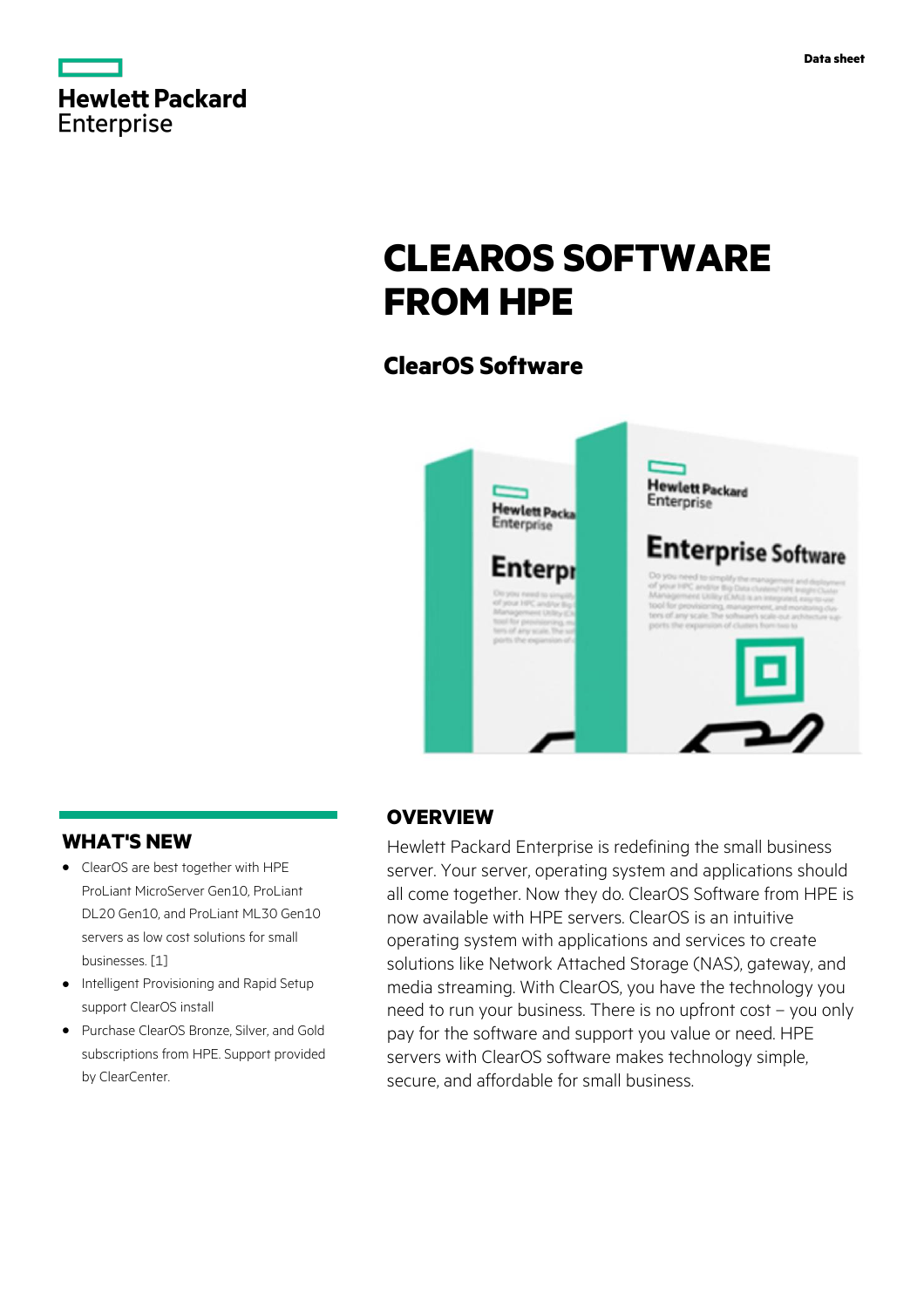### **FEATURES**

#### **ClearOS - Simple, Secure and Affordable**

Consolidate expensive gateway and network systems into a low cost integrated server.

Built-in application marketplace with over 100 different applications and services.

An intuitive, graphical, web-based user interface with easy to understand dashboard and reports.

Automated patches, fixes and updates with a selection of security applications.

Subscriptions and support available - pay as you go only for the software and support you need.